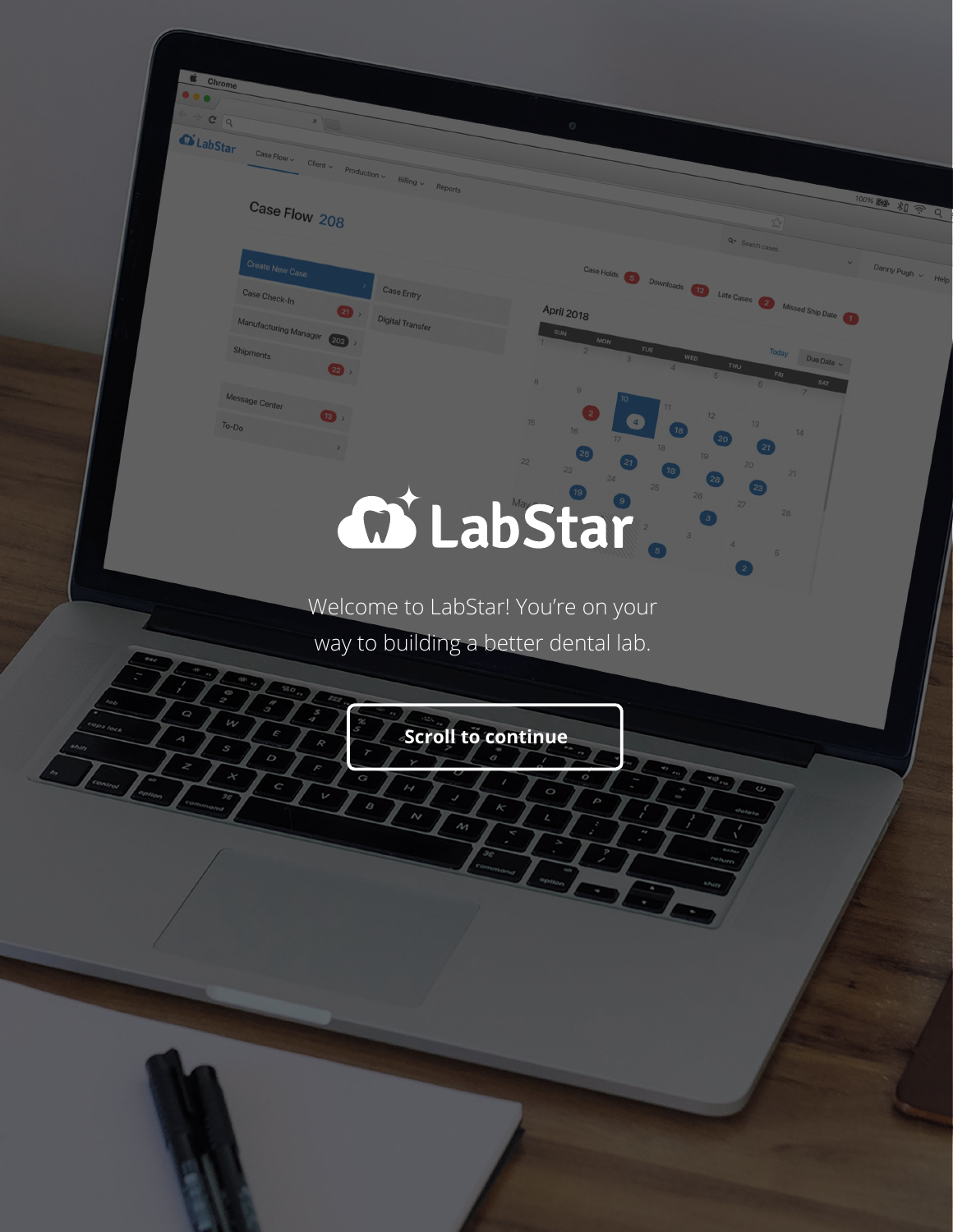

#### **Welcome**

**Congratulations and welcome to LabStar!** You've just taken the first step to building a better dental lab and striding forward into the future of digital dentistry

Below we've provided "best practices" to getting the most out of your LabStar. Most labs are up and running in three to five 1-hour training sessions.

### **LabStar Training / Scheduling**

**1) Choose one LabStar in-house "expert".** We recommend you appoint one staff member to join every training to ensure you have an in-house expert as you train others in their specific workflows.

**2) Follow the training program.** It really helps if you follow the LabStar training structure and sequence—it'll save everybody lots of time. One hour of training now can help avoid a dozen phone calls later.

**3) Schedule training in advance.** Schedule your first training sessions in advance—we're happy to put multiple dates on the calendar.

**4) Designate who attends each training.** It's best to only include staff members who will be using the features covered in each training session. The smaller the training group, the better the communication and learning.

#### **Browser Advice**

**We support Chrome and Firefox browsers**—the most reliable cross-platform browsers for Mac and PC. That old stalwart, Internet Explorer, is no longer supported by Microsoft and LabStar's advanced features won't display properly.

| <b>CONTRACTOR</b><br>Case Flow 208 |                |                     | terms O tenn O televido methods O |                   |                |                                  |                |                      |                |  |
|------------------------------------|----------------|---------------------|-----------------------------------|-------------------|----------------|----------------------------------|----------------|----------------------|----------------|--|
| Count has Com-                     |                | Country.            | April 2018                        |                   |                |                                  |                | <b>Side</b>          | Daniel -       |  |
| ComOwane:                          |                | (Ch.) Stand handler |                                   | −                 | -              | −                                | ▄              |                      | ╸              |  |
| <b>Mexicanoly Here-CO</b>          |                |                     | $\sim$                            |                   |                |                                  | $\sim$         | 2012/08/07           |                |  |
| <b>Shirleen</b>                    | $\sim$         |                     | ×                                 |                   |                |                                  |                |                      |                |  |
|                                    |                |                     |                                   | $\rightarrow$     | ≖<br>m         | $\mathcal{L}_{\mathcal{A}}$<br>e | ٠<br>c         | <b>SOLUTION</b><br>Θ | $\mathbb{R}$   |  |
| Mount Contr                        | $\blacksquare$ |                     | m.                                | <b>STATISTICS</b> | <b>SECTION</b> | $\sim$                           | $\overline{1}$ | ALC: Y               | $\sim$         |  |
| $3-5n$                             | ×              |                     | May 2018                          |                   | o<br>第四次次第二十六  |                                  | $\sim$         |                      | <b>COMPANY</b> |  |
|                                    |                |                     | 2010/07/18                        |                   | <b>SERIE</b>   | ۰                                |                | ۰                    |                |  |
|                                    |                |                     |                                   |                   |                |                                  |                |                      |                |  |

Your dashboard is your starting place. Check for notifications and review your calendar for delays.



We recommend scheduling your [training sessions](https://app.hubspot.com/meetings/jeff134/labstar-training) in advance. Most labs only need 3-5 to get started.



Use Chrome or Firefox for best results. We don't test other browsers and you may run into issues.